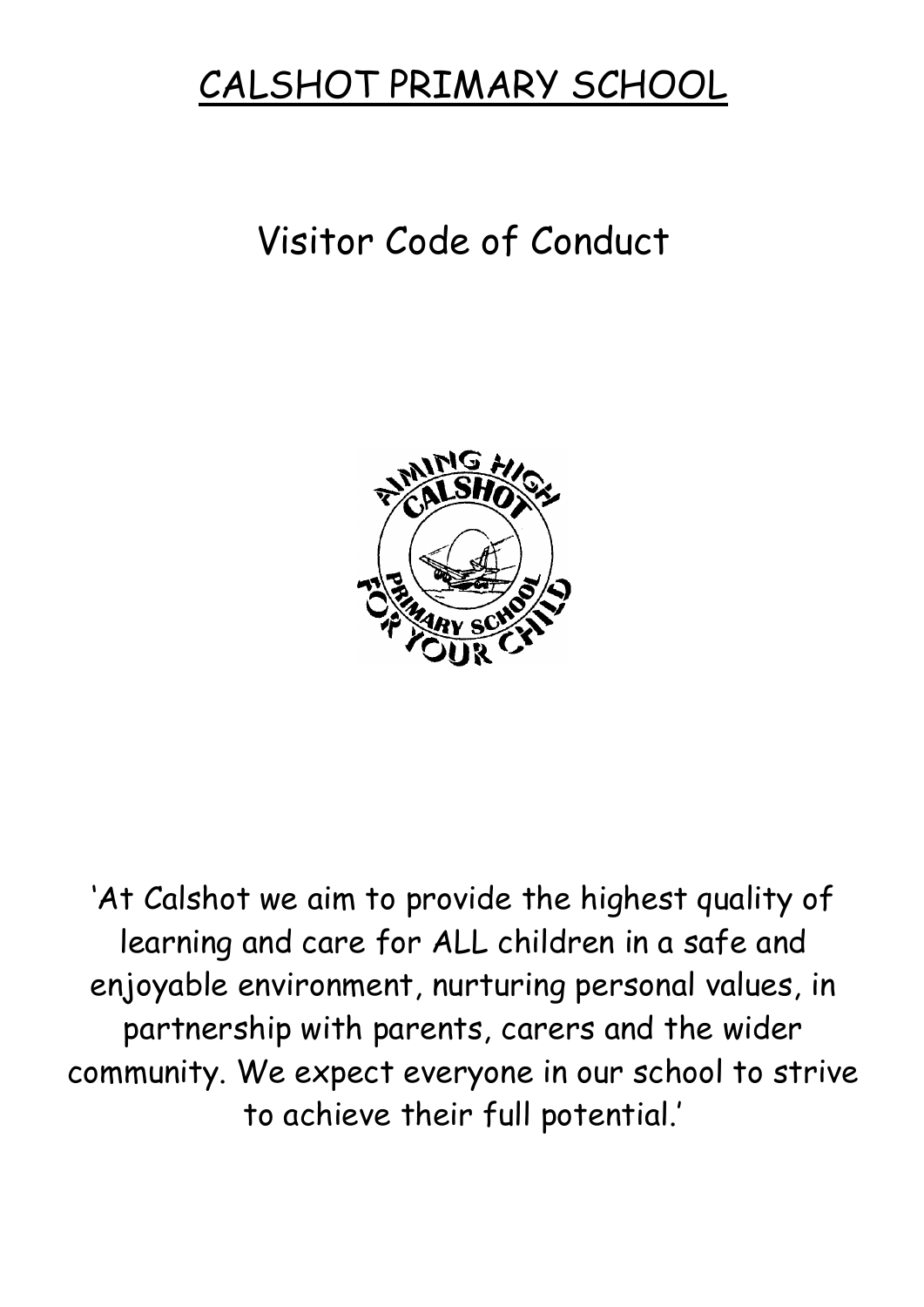#### **1.Introduction**

We are a school that has built up a secure culture of respect and positive values over many years. We have decided to adopt this Code of Conduct for Visitors following consultation with parents, staff and pupils in order to help us further our aim to provide an exemplary learning environment for each pupil, based on their needs, in which everyone aims to treat each other with kindness, courtesy and respect.

#### **2. Purpose**

This document provides an explanation of the acceptable standard of behaviour expected from visitors to the school premises and those interacting with its pupils and staff in order make this school a safe place to learn, work and visit.

#### **3. Our ethos and values**

'At Calshot we aim to provide the highest quality of learning and care for ALL children in a safe and enjoyable environment, nurturing personal values, in partnership with parents, carers and the wider community. We expect everyone in our school to strive to achieve their full potential.'

#### **4. What you can expect of us, and what we expect of you**

The School and its staff will:

- Treat visitors to our school site with respect to which they are entitled;
- Ensure that visitors to our school site are supervised, where necessary;
- Check the identity of contractors, workers and other visitors to our school site, as necessary;
- Act in accordance with our Safeguarding Policy (see school's website);
- Do all that they reasonably can to ensure that our school site is a safe and welcoming learning and working environment.

All visitors to our school, when interacting with our pupils and staff, are expected to behave calmly, politely and respectfully. This means that visitors must:

- support the ethos of the school:
- treat our school population, environment and property with respect;
- follow any instructions given by school staff;
- report anything that puts anyone on our site at risk to a member of our staff;
- accept that they are responsible for their child's behaviour and safety, whilst the child is in their care, even when they are on our school premises.

#### **5.The type of behaviour that the School considers unacceptable**

Our School will decide on a case by case basis whether a visitor's behaviour is unacceptable, but any behaviour that we believe adversely affects our safe and caring learning environment and/or puts the physical or emotional wellbeing of a pupil, member of staff, parent or other visitor at risk, is not acceptable behaviour on our school site.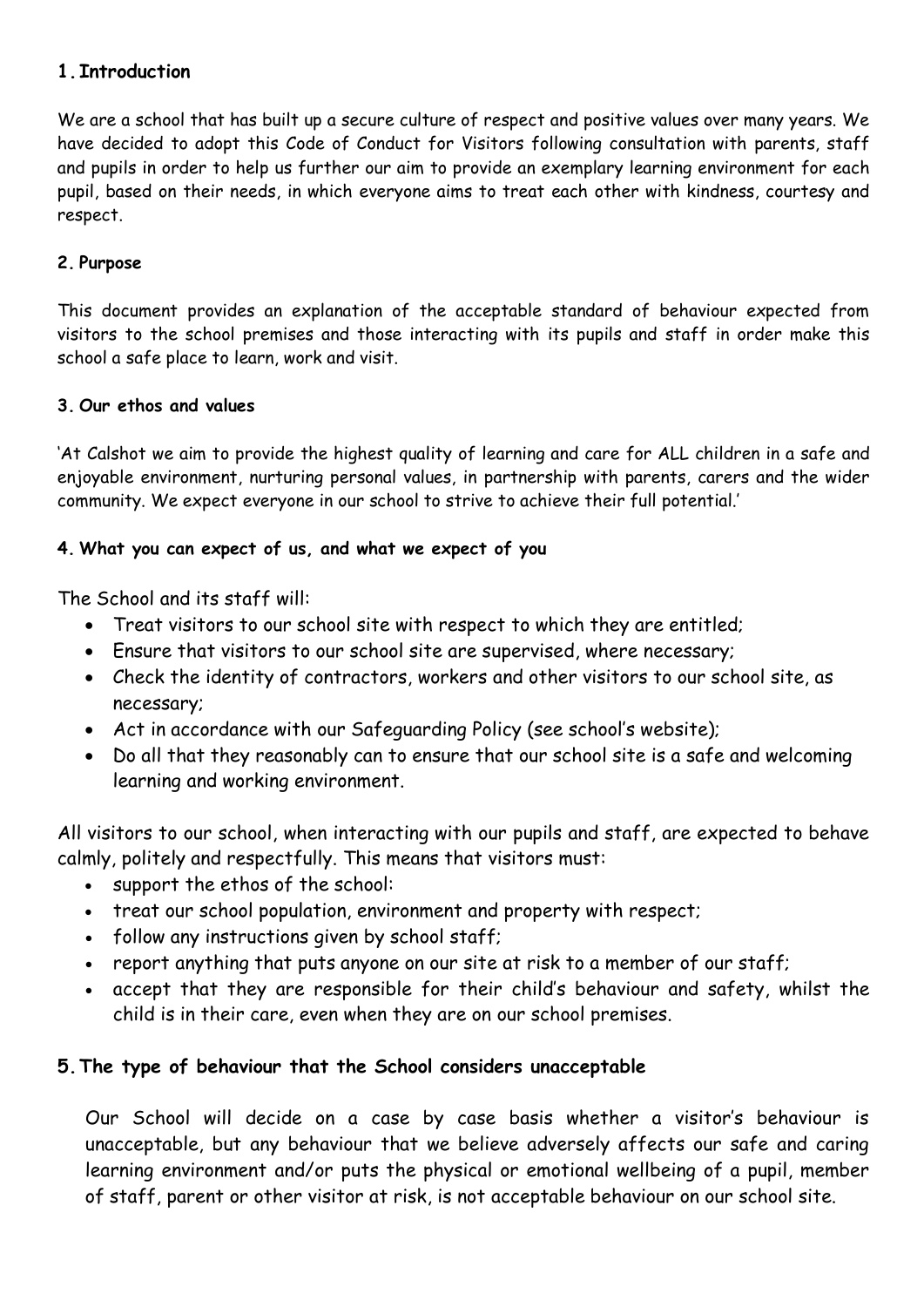This may include, but is not limited to:

- disruptive behaviour;
- aggressive or threatening speech or behaviour e.g. by swearing, threatening or shouting at others, taking an aggressive stance, threatening to strike someone or assaulting another person;
- damaging school property;
- behaviour that could be considered racist, sexist, homophobic or similarly offensive in some other way;
- smoking, vaping or being under the influence of alcohol or drugs whilst on our school site;
- bringing animals on to our school site, other than guide dogs;
- being in possession of weapons of any kind;
- refusing to follow the reasonable instructions of our staff.

In addition, unacceptable behaviour also includes any communication with a member of our school's community that is malicious, threatening or abusive, including in person, over the telephone or in writing, e.g. by letter, email or any other electronic format, such as social media, regardless of whether it takes place on the school premises.

### **6.How the School will respond to behaviour that is unacceptable**

In most cases the school will attempt to informally remedy the situation by speaking with the individual concerned, privately. There may be no further action.

Where there is any dispute over what has occurred, or if the alleged incident is complex or serious, the school will conduct a formal investigation in order to establish the facts and determine what action should be taken, if any.

If the school decides that a visitor's behaviour has been unacceptable the school or, in some cases the Local Authority on the school's behalf, may decide to:

- Informally, i.e. verbally, warn the visitor about their behaviour;
- Formally, i.e. in writing, warn the visitor about their behaviour;
- Ban the visitor from the premises for a specified period; or
- Report the behaviour to the Police.

Visitors will be entitled to make representations to the governing board, in line with the school's complaints procedure, if they disagree with the decision reached by the school.

# **7.Questions and concerns about this Code**

The School is grateful for the support that it receives from visitors in maintaining its caring and safe learning and working environment, so any feedback that you may have about the content of this Code, is welcomed.

#### **8. Covid Restrictions**

During the Covid-19 national lockdown visitors to school will be avoided as much as possible, this is to reduce the risk of spreading the infection between staff and pupils. Visitors are allowed on site for